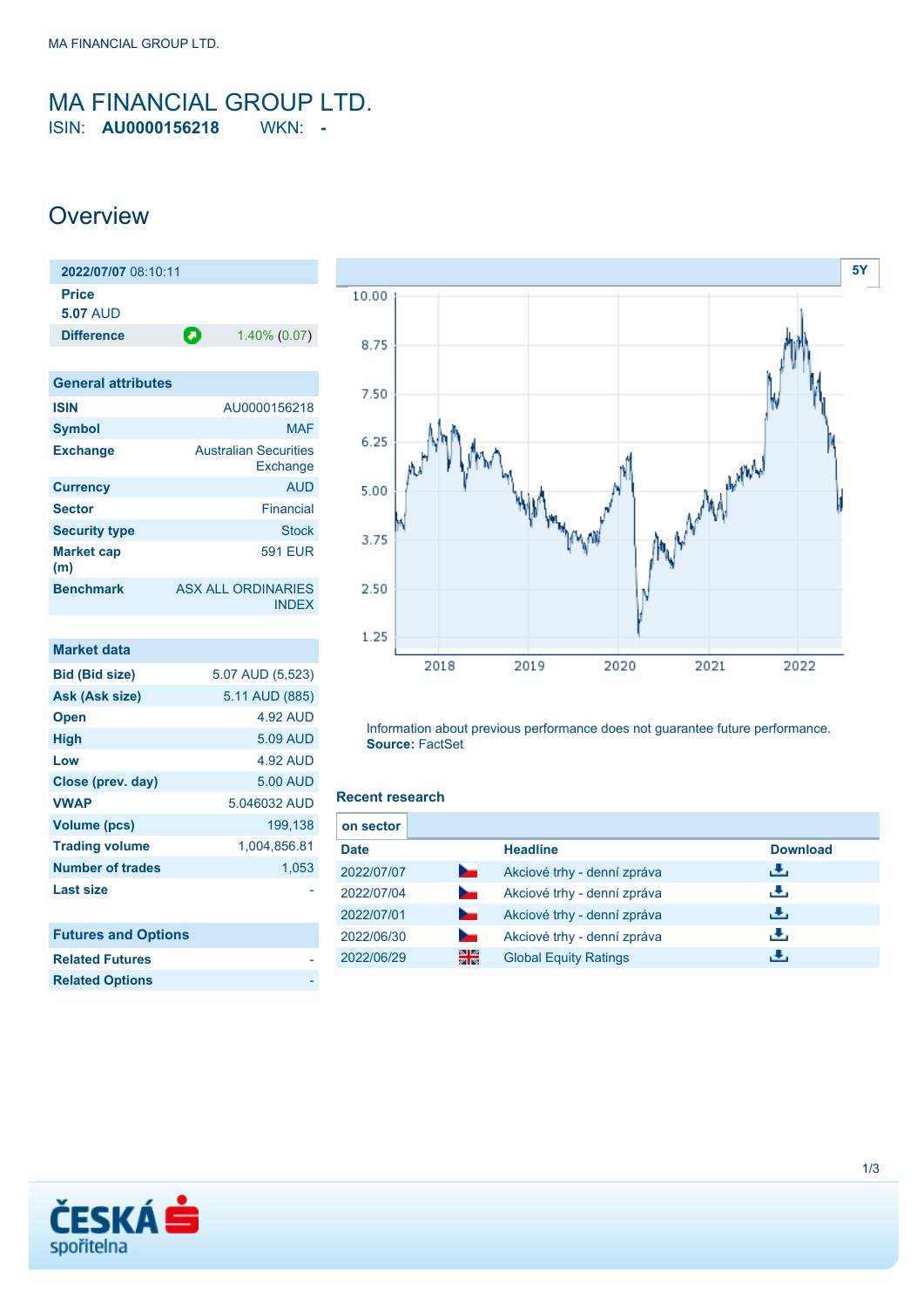# Details

**2022/07/07** 08:10:11 **Price 5.07** AUD **Difference 1.40% (0.07)** 

| <b>General attributes</b> |                                          |
|---------------------------|------------------------------------------|
| <b>ISIN</b>               | AU0000156218                             |
| <b>Symbol</b>             | <b>MAF</b>                               |
| <b>Exchange</b>           | <b>Australian Securities</b><br>Exchange |
| <b>Currency</b>           | <b>AUD</b>                               |
| <b>Sector</b>             | Financial                                |
| <b>Security type</b>      | <b>Stock</b>                             |
| <b>Market cap</b><br>(m)  | 591 FUR                                  |
| <b>Benchmark</b>          | ASX ALL ORDINARIES<br><b>INDEX</b>       |

| Market data             |                  |
|-------------------------|------------------|
| <b>Bid (Bid size)</b>   | 5.07 AUD (5,523) |
| Ask (Ask size)          | 5.11 AUD (885)   |
| <b>Open</b>             | 4.92 AUD         |
| <b>High</b>             | 5.09 AUD         |
| Low                     | 4.92 AUD         |
| Close (prev. day)       | 5.00 AUD         |
| <b>VWAP</b>             | 5.046032 AUD     |
| Volume (pcs)            | 199.138          |
| <b>Trading volume</b>   | 1,004,856.81     |
| <b>Number of trades</b> | 1,053            |
| <b>Last size</b>        |                  |

| <b>Performance and Risk</b> |  |  |
|-----------------------------|--|--|
|                             |  |  |

|                   | 6 <sub>m</sub> | 1Y        | <b>3Y</b> |
|-------------------|----------------|-----------|-----------|
| <b>Perf</b> (%)   | $-41.79%$      | $-12.89%$ | $+26.75%$ |
| Perf (abs.)       | $-3.64$        | $-0.75$   | $+1.07$   |
| <b>Beta</b>       | 1.77           | 1.44      | 1.41      |
| <b>Volatility</b> | 45.50          | 46.09     | 61.01     |



Information about previous performance does not guarantee future performance. **Source:** FactSet

| <b>Price data</b>                           |                       |
|---------------------------------------------|-----------------------|
| Ø price 5 days   Ø volume 5 days (pcs.)     | 4.85 AUD (159,166)    |
| Ø price 30 days   Ø volume 30 days (pcs.)   | 5.20 AUD (359,823)    |
| Ø price 100 days   Ø volume 100 days (pcs.) | 6.66 AUD (336,369)    |
| Ø price 250 days   Ø volume 250 days (pcs.) | 7.27 AUD (255,620)    |
| <b>YTD High   date</b>                      | 9.87 AUD (2022/01/18) |
| <b>YTD Low   date</b>                       | 4.30 AUD (2022/06/17) |
| 52 Weeks High   date                        | 9.87 AUD (2022/01/18) |
| 52 Weeks Low   date                         | 4.30 AUD (2022/06/17) |

| All listings for MA FINANCIAL GROUP LTD. |             |                   |                              |                                 |                     |
|------------------------------------------|-------------|-------------------|------------------------------|---------------------------------|---------------------|
| Exchange $\bigoplus$                     | <b>Date</b> | <b>Time Price</b> |                              | <b>Trading volume</b><br>(mio.) | Number of<br>trades |
| <b>Australian Securities</b><br>Exchange | 07          |                   | 2022/07/ 08:10 5.07 AUD 1.00 |                                 | 1.053               |